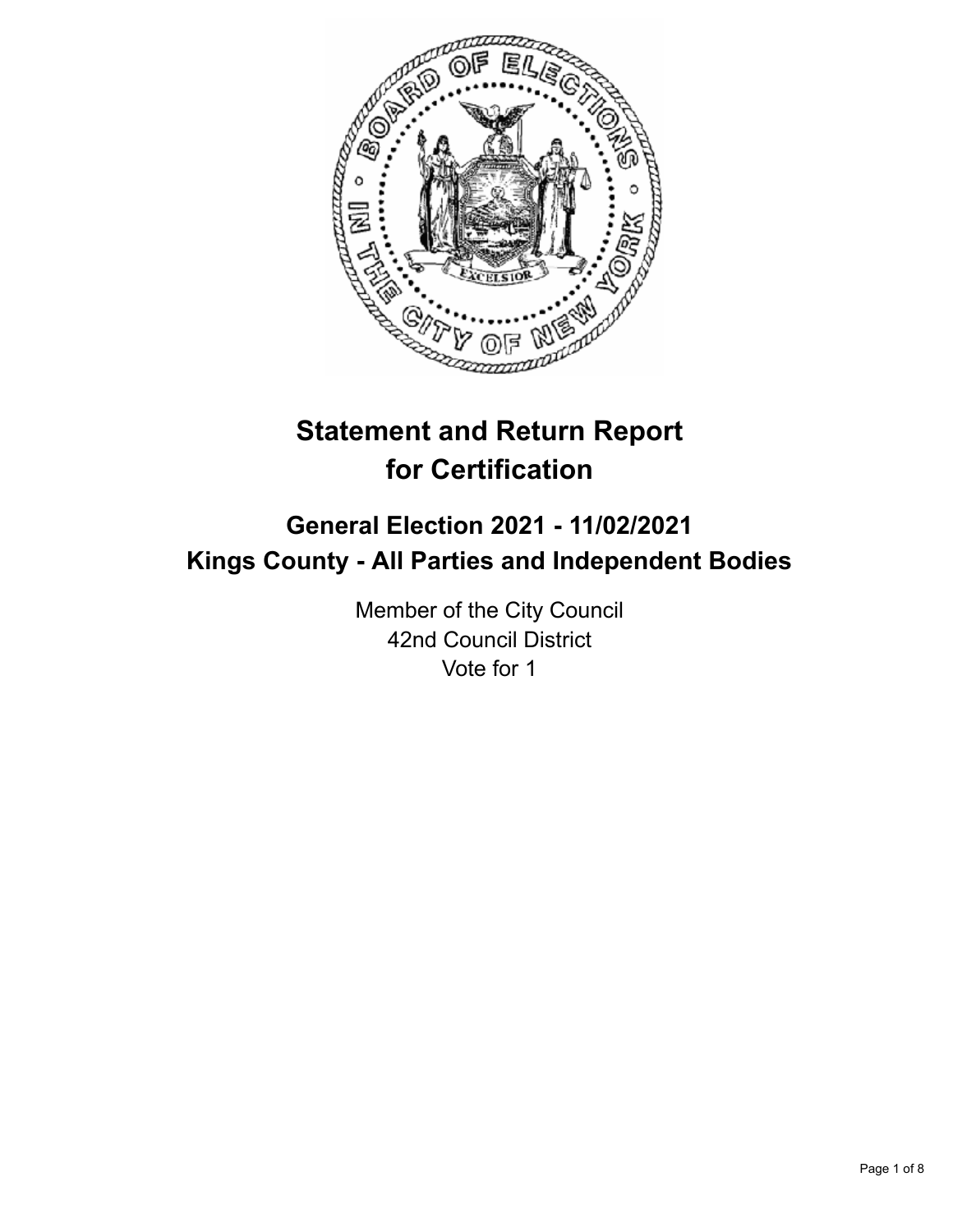

| PUBLIC COUNTER                                           | 121      |
|----------------------------------------------------------|----------|
| MANUALLY COUNTED EMERGENCY                               | 0        |
| ABSENTEE / MILITARY                                      |          |
| AFFIDAVIT                                                | 2        |
| <b>Total Ballots</b>                                     | 124      |
| Less - Inapplicable Federal/Special Presidential Ballots | $\Omega$ |
| <b>Total Applicable Ballots</b>                          | 124      |
| CHARLES BARRON (DEMOCRATIC)                              | 107      |
| <b>Total Votes</b>                                       | 107      |
| Unrecorded                                               | 17       |

#### **Assembly District 55**

| <b>PUBLIC COUNTER</b>                                    | 721            |
|----------------------------------------------------------|----------------|
| MANUALLY COUNTED EMERGENCY                               | 0              |
| ABSENTEE / MILITARY                                      | 30             |
| <b>AFFIDAVIT</b>                                         |                |
| <b>Total Ballots</b>                                     | 752            |
| Less - Inapplicable Federal/Special Presidential Ballots | 0              |
| <b>Total Applicable Ballots</b>                          | 752            |
| CHARLES BARRON (DEMOCRATIC)                              | 623            |
| <b>GABRIEL JAMISON (WRITE-IN)</b>                        | $\overline{2}$ |
| <b>JESSE WHITEHEAD (WRITE-IN)</b>                        |                |
| NIKKI LUCAS (WRITE-IN)                                   |                |
| UNATTRIBUTABLE WRITE-IN (WRITE-IN)                       | 4              |
| <b>Total Votes</b>                                       | 631            |
| Unrecorded                                               | 121            |
| .                                                        |                |

| <b>PUBLIC COUNTER</b>                                    | 2,563          |
|----------------------------------------------------------|----------------|
| MANUALLY COUNTED EMERGENCY                               | 0              |
| <b>ABSENTEE / MILITARY</b>                               | 131            |
| <b>AFFIDAVIT</b>                                         | 5              |
| <b>Total Ballots</b>                                     | 2,699          |
| Less - Inapplicable Federal/Special Presidential Ballots | 0              |
| <b>Total Applicable Ballots</b>                          | 2,699          |
| CHARLES BARRON (DEMOCRATIC)                              | 2,370          |
| ANTHONY T JONES (WRITE-IN)                               |                |
| <b>JAMES THOMAS (WRITE-IN)</b>                           | 1              |
| LESLIE SEASON (WRITE-IN)                                 | 1              |
| UNATTRIBUTABLE WRITE-IN (WRITE-IN)                       | 7              |
| UNCOUNTED WRITE-IN PER STATUTE (WRITE-IN)                | 1              |
| WILFREDO FLORENTINO (WRITE-IN)                           | $\overline{2}$ |
| <b>Total Votes</b>                                       | 2,383          |
| Unrecorded                                               | 316            |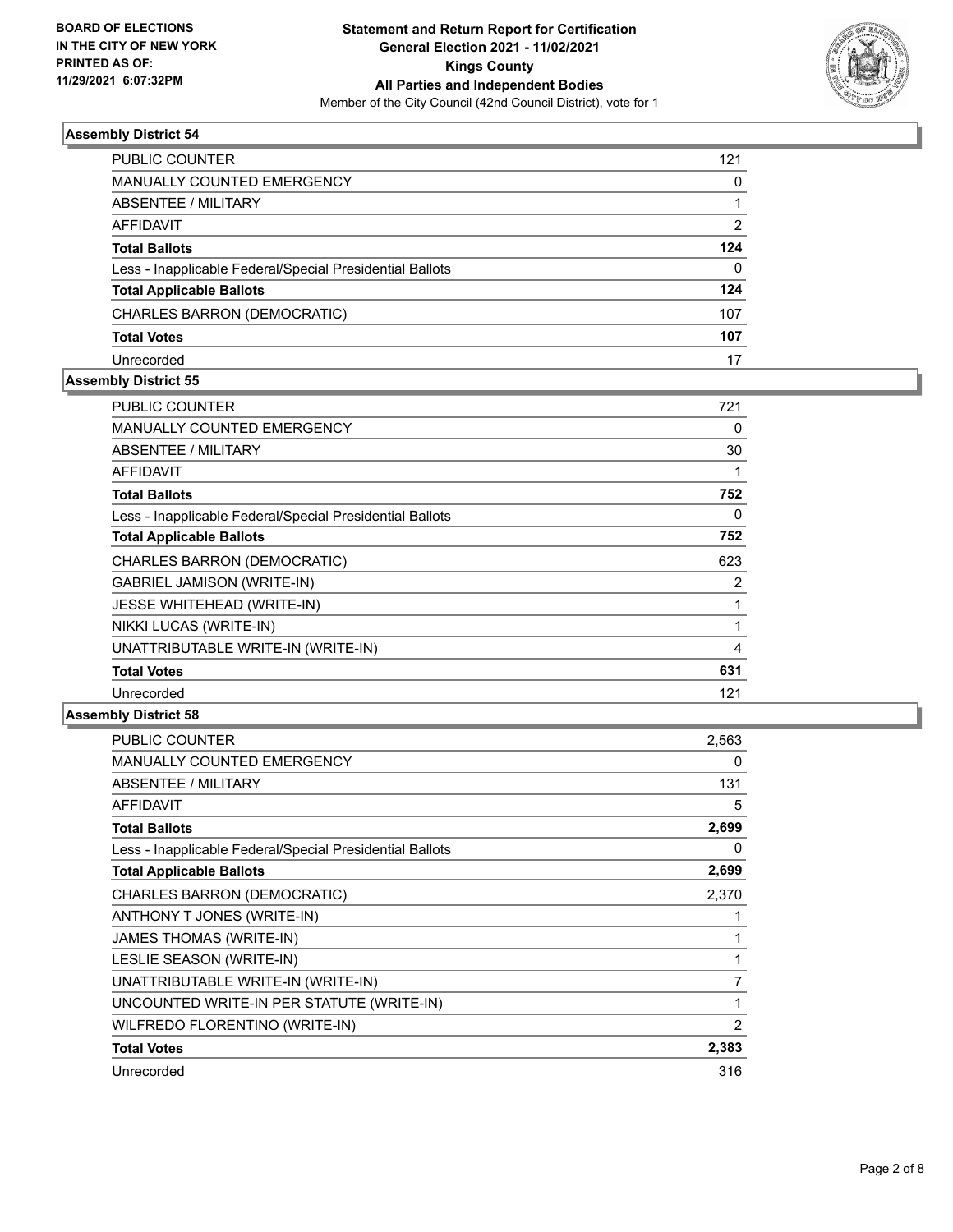

| PUBLIC COUNTER                                           | 5        |
|----------------------------------------------------------|----------|
| <b>MANUALLY COUNTED EMERGENCY</b>                        | 0        |
| ABSENTEE / MILITARY                                      | 0        |
| AFFIDAVIT                                                | 0        |
| <b>Total Ballots</b>                                     | 5        |
| Less - Inapplicable Federal/Special Presidential Ballots | $\Omega$ |
| <b>Total Applicable Ballots</b>                          | 5        |
| CHARLES BARRON (DEMOCRATIC)                              | 4        |
| <b>Total Votes</b>                                       | 4        |
| Unrecorded                                               |          |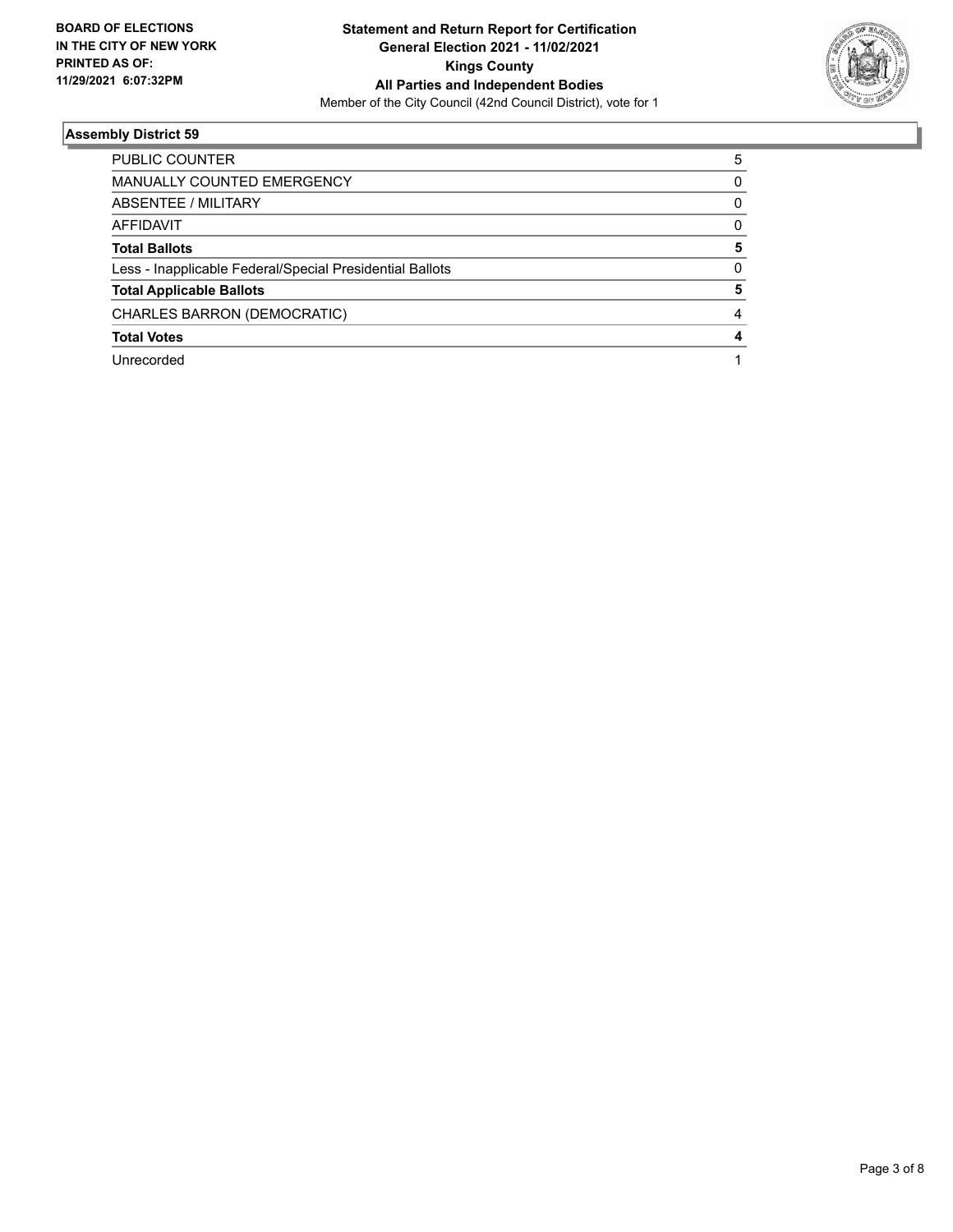

| <b>PUBLIC COUNTER</b>                                    | 14,123       |
|----------------------------------------------------------|--------------|
| MANUALLY COUNTED EMERGENCY                               | 0            |
| <b>ABSENTEE / MILITARY</b>                               | 627          |
| <b>AFFIDAVIT</b>                                         | 75           |
| <b>Total Ballots</b>                                     | 14,825       |
| Less - Inapplicable Federal/Special Presidential Ballots | 0            |
| <b>Total Applicable Ballots</b>                          | 14,825       |
| CHARLES BARRON (DEMOCRATIC)                              | 12,276       |
| AHALIA PERSAUD (WRITE-IN)                                | 1            |
| ALFRED E NEWMAN (WRITE-IN)                               | 1            |
| ALLISANDE TURTON (WRITE-IN)                              | 1            |
| ALTON MADDOX (WRITE-IN)                                  | 1            |
| ALYSIA BELLIS (WRITE-IN)                                 | 1            |
| ANTHONY L HERBERT (WRITE-IN)                             | 1            |
| ANTHONY L. HERBERT (WRITE-IN)                            | 1            |
| ANTHONY T. JONES (WRITE-IN)                              | 1            |
| ARIEL RODRIGUEZ (WRITE-IN)                               | 1            |
| CARLOS BRISTOL (WRITE-IN)                                | 1            |
| CARLOS BRISTOR (WRITE-IN)                                | 2            |
| CELESTE BROWN (WRITE-IN)                                 | $\mathbf{1}$ |
| CHRIS BANKS (WRITE-IN)                                   | 5            |
| CHRISTOPHER BANKS (WRITE-IN)                             | 2            |
| CLEDWYN SEARCHWELL (WRITE-IN)                            | $\mathbf{1}$ |
| CLIFFORD JONES (WRITE-IN)                                | 1            |
| COREY JOHNSON (WRITE-IN)                                 | 1            |
| CURTIS A. SLIWA (WRITE-IN)                               | 1            |
| DABY BENJAMINE CURRERAS (WRITE-IN)                       | 1            |
| DARLENE HEALY (WRITE-IN)                                 | 1            |
| DAVID BRAWLEY (WRITE-IN)                                 | 1            |
| DAVID GORDON (WRITE-IN)                                  | 1            |
| DESMOND MILLER (WRITE-IN)                                | 1            |
| DONALD TRUMP JR. (WRITE-IN)                              | 1            |
| DOUS HOVAS (WRITE-IN)                                    | 1            |
| EFFREM WHITEHEAD (WRITE-IN)                              | 1            |
| ERIC TRUMP (WRITE-IN)                                    | 1            |
| ERICA WILLIAMS (WRITE-IN)                                | 1            |
| FERNANDO MATEO (WRITE-IN)                                | 1            |
| HILLEL GAURIELOV (WRITE-IN)                              | 1            |
| IASHIA BOWE (WRITE-IN)                                   | 1            |
| <b>INES BARRON (WRITE-IN)</b>                            | 1            |
| INNA VERNIKOV (WRITE-IN)                                 | 1            |
| JACINTA NELSON (WRITE-IN)                                | 1            |
| JAIME TURTON (WRITE-IN)                                  | 1            |
| JASON BRATHWRITE (WRITE-IN)                              | 1            |
| JOHN WHITEHEAD (WRITE-IN)                                | 1            |
| KEISHA M ALLEYNE (WRITE-IN)                              | 1            |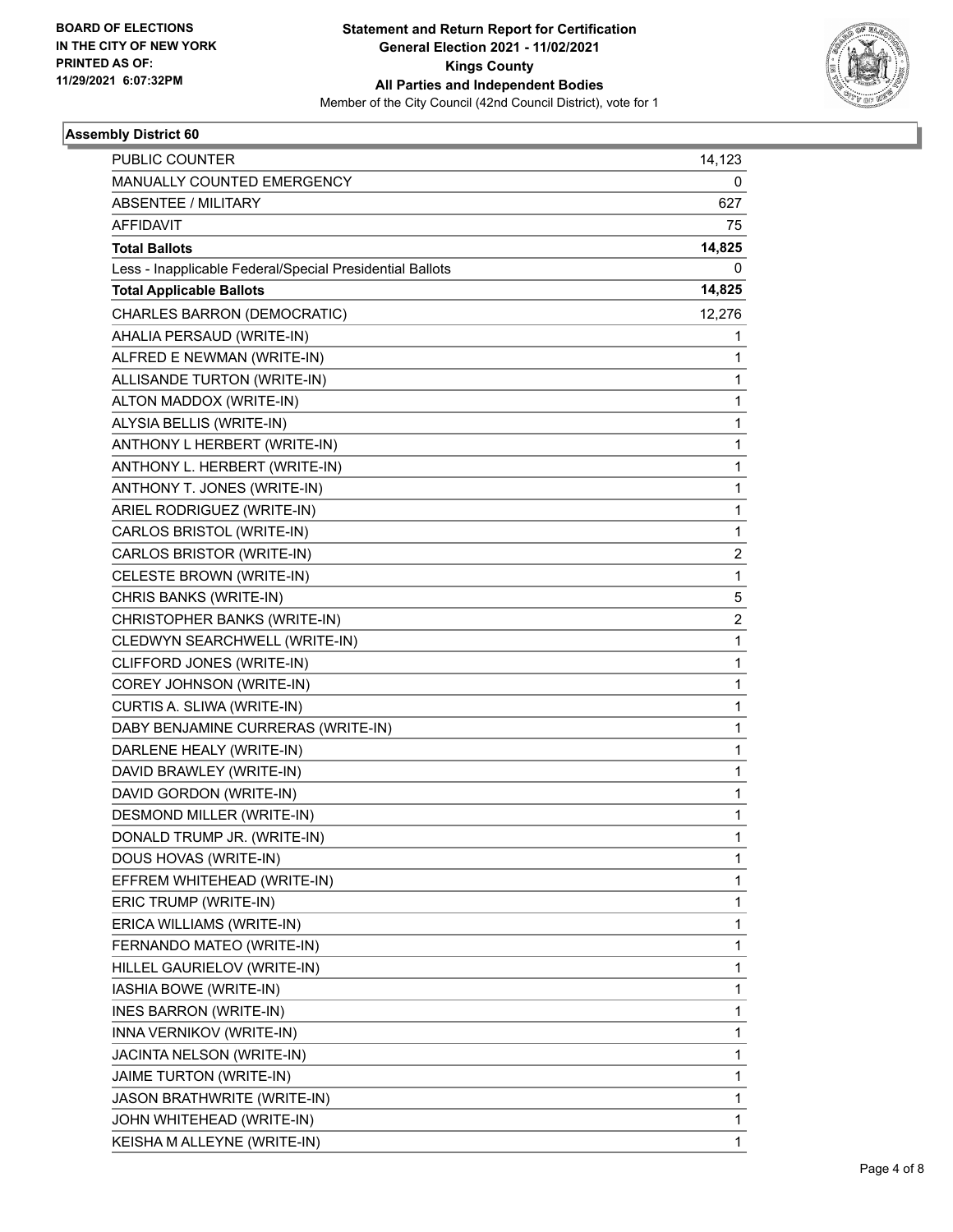

| KENNY METELLUS (WRITE-IN)                 | 2              |
|-------------------------------------------|----------------|
| KERON ALLEYNE (WRITE-IN)                  | 1              |
| LRON NELSON (WRITE-IN)                    | 1              |
| MARLON POWELL (WRITE-IN)                  | 1              |
| MELINDA PERKINS (WRITE-IN)                | 1              |
| MICHAEL MUIAYER (WRITE-IN)                | 1              |
| MICHELA IRBYO (WRITE-IN)                  | 1              |
| MICHELLE HANLEY (WRITE-IN)                | 1              |
| NAKYIA DOUGLAS (WRITE-IN)                 | $\mathbf{1}$   |
| NICKY LUCAS (WRITE-IN)                    | 1              |
| NIKAL LUCAS (WRITE-IN)                    | 1              |
| NIKKI LUCAS (WRITE-IN)                    | 49             |
| NIKKI LUCUS (WRITE-IN)                    | 1              |
| NIKKI WATSON (WRITE-IN)                   | 1              |
| NISON GAURIELOV (WRITE-IN)                | 1              |
| RACHEL GAURIELOV (WRITE-IN)               | 1              |
| RICHARD SPAULDIYO (WRITE-IN)              | 1              |
| SHARON WEBSTER-NURSE (WRITE-IN)           | 1              |
| STEVE BARROW (WRITE-IN)                   | 1              |
| SUSKIE QUE (WRITE-IN)                     | 1              |
| SYDNEY MCKENZIE (WRITE-IN)                | 1              |
| TAMMARA CHARLES (WRITE-IN)                | 1              |
| TONYA COVINGTON (WRITE-IN)                | 1              |
| TRISHA OCONA (WRITE-IN)                   | 1              |
| UNATTRIBUTABLE WRITE-IN (WRITE-IN)        | 66             |
| UNCOUNTED WRITE-IN PER STATUTE (WRITE-IN) | $\mathbf 1$    |
| VIRGINIA WASHINGTON (WRITE-IN)            | 1              |
| WILFRED FLOKENTINO (WRITE-IN)             | $\mathbf{1}$   |
| WILFREDO FLORENTINE (WRITE-IN)            | 3              |
| WILFREDO FLORENTINO (WRITE-IN)            | $\overline{c}$ |
| WILLIAM FRAZIER (WRITE-IN)                | 1              |
| <b>Total Votes</b>                        | 12,468         |
| Unrecorded                                | 2,357          |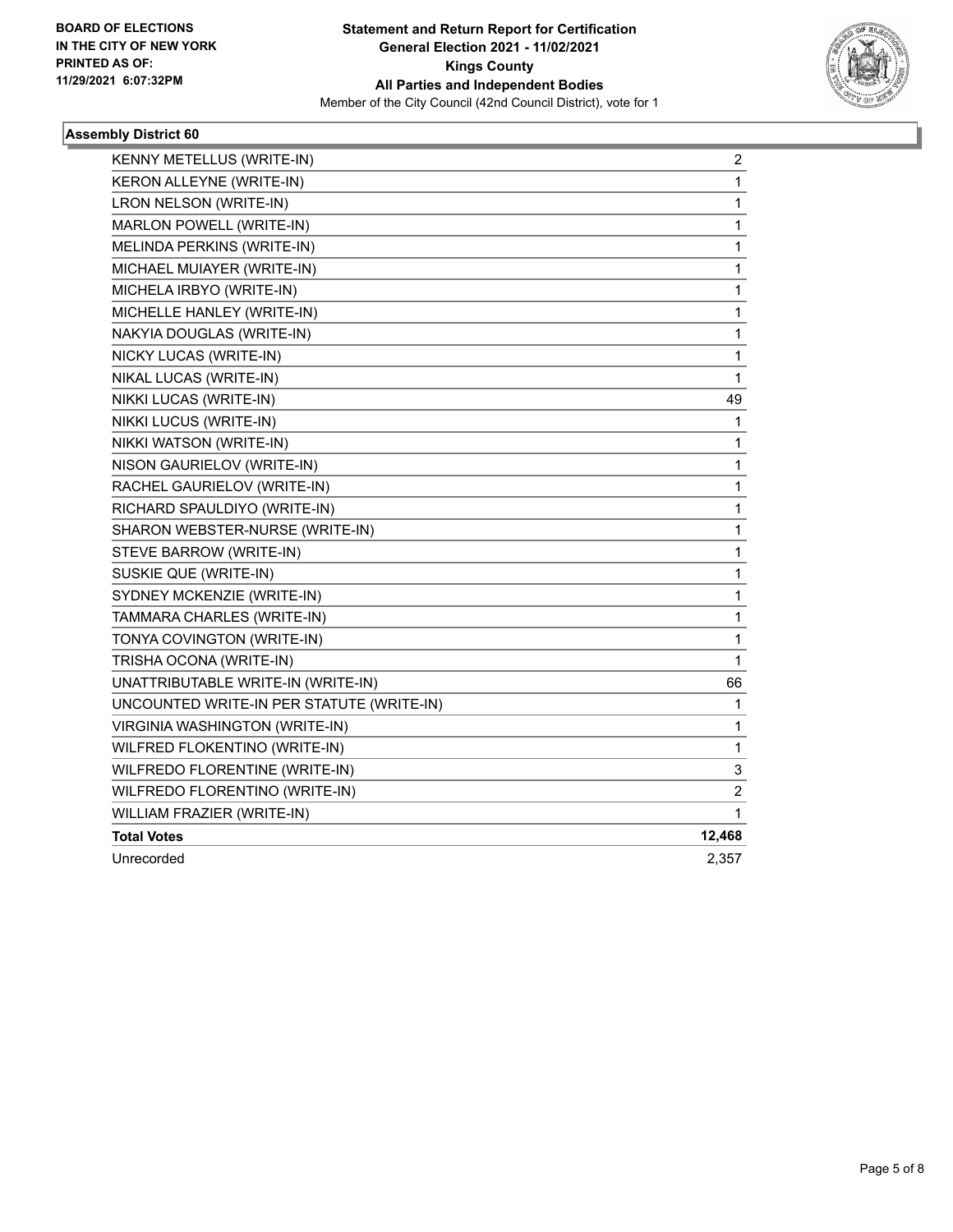

## **Total for Member of the City Council (42nd Council District) - Kings County**

| PUBLIC COUNTER                                           | 17,533                  |
|----------------------------------------------------------|-------------------------|
| MANUALLY COUNTED EMERGENCY                               | 0                       |
| <b>ABSENTEE / MILITARY</b>                               | 789                     |
| <b>AFFIDAVIT</b>                                         | 83                      |
| <b>Total Ballots</b>                                     | 18,405                  |
| Less - Inapplicable Federal/Special Presidential Ballots | 0                       |
| <b>Total Applicable Ballots</b>                          | 18,405                  |
| CHARLES BARRON (DEMOCRATIC)                              | 15,380                  |
| AHALIA PERSAUD (WRITE-IN)                                | 1                       |
| ALFRED E NEWMAN (WRITE-IN)                               | 1                       |
| ALLISANDE TURTON (WRITE-IN)                              | 1                       |
| ALTON MADDOX (WRITE-IN)                                  | 1                       |
| ALYSIA BELLIS (WRITE-IN)                                 | 1                       |
| ANTHONY L HERBERT (WRITE-IN)                             | $\mathbf 1$             |
| ANTHONY L. HERBERT (WRITE-IN)                            | 1                       |
| ANTHONY T JONES (WRITE-IN)                               | 1                       |
| ANTHONY T. JONES (WRITE-IN)                              | $\mathbf 1$             |
| ARIEL RODRIGUEZ (WRITE-IN)                               | 1                       |
| CARLOS BRISTOL (WRITE-IN)                                | 1                       |
| CARLOS BRISTOR (WRITE-IN)                                | $\overline{\mathbf{c}}$ |
| CELESTE BROWN (WRITE-IN)                                 | 1                       |
| CHRIS BANKS (WRITE-IN)                                   | 5                       |
| CHRISTOPHER BANKS (WRITE-IN)                             | $\overline{\mathbf{c}}$ |
| CLEDWYN SEARCHWELL (WRITE-IN)                            | 1                       |
| CLIFFORD JONES (WRITE-IN)                                | 1                       |
| COREY JOHNSON (WRITE-IN)                                 | $\mathbf 1$             |
| CURTIS A. SLIWA (WRITE-IN)                               | 1                       |
| DABY BENJAMINE CURRERAS (WRITE-IN)                       | 1                       |
| DARLENE HEALY (WRITE-IN)                                 | $\mathbf{1}$            |
| DAVID BRAWLEY (WRITE-IN)                                 | 1                       |
| DAVID GORDON (WRITE-IN)                                  | $\mathbf{1}$            |
| DESMOND MILLER (WRITE-IN)                                | $\mathbf 1$             |
| DONALD TRUMP JR. (WRITE-IN)                              | 1                       |
| DOUS HOVAS (WRITE-IN)                                    | 1                       |
| EFFREM WHITEHEAD (WRITE-IN)                              | $\mathbf 1$             |
| ERIC TRUMP (WRITE-IN)                                    | 1                       |
| ERICA WILLIAMS (WRITE-IN)                                | 1                       |
| FERNANDO MATEO (WRITE-IN)                                | 1                       |
| GABRIEL JAMISON (WRITE-IN)                               | 2                       |
| HILLEL GAURIELOV (WRITE-IN)                              | 1                       |
| IASHIA BOWE (WRITE-IN)                                   | $\mathbf 1$             |
| <b>INES BARRON (WRITE-IN)</b>                            | 1                       |
| INNA VERNIKOV (WRITE-IN)                                 | 1                       |
| JACINTA NELSON (WRITE-IN)                                | $\mathbf 1$             |
| JAIME TURTON (WRITE-IN)                                  | 1                       |
| JAMES THOMAS (WRITE-IN)                                  | 1                       |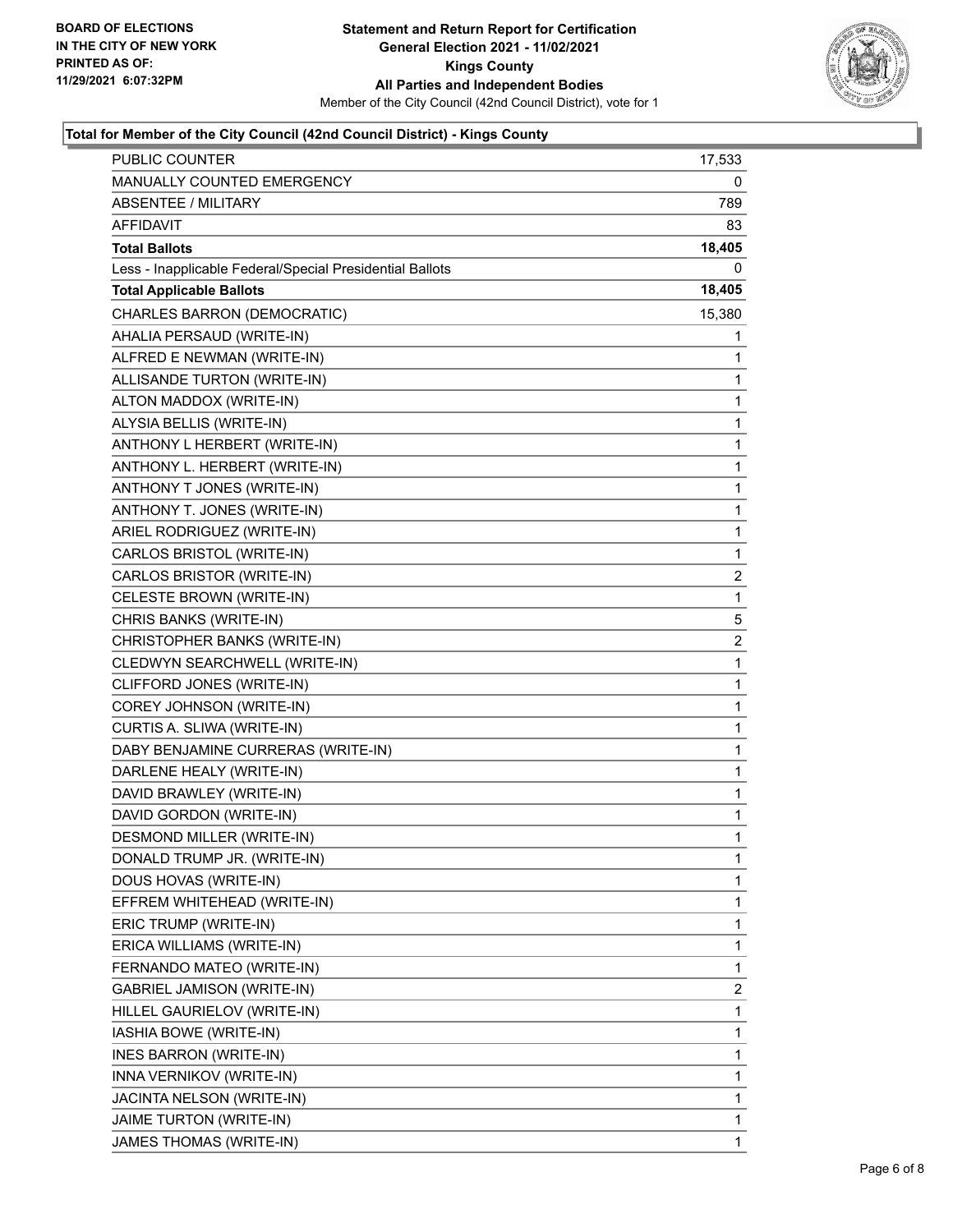

## **Total for Member of the City Council (42nd Council District) - Kings County**

| JASON BRATHWRITE (WRITE-IN)               | 1              |
|-------------------------------------------|----------------|
| JESSE WHITEHEAD (WRITE-IN)                | 1              |
| JOHN WHITEHEAD (WRITE-IN)                 | 1              |
| KEISHA M ALLEYNE (WRITE-IN)               | 1              |
| KENNY METELLUS (WRITE-IN)                 | 2              |
| KERON ALLEYNE (WRITE-IN)                  | 1              |
| LESLIE SEASON (WRITE-IN)                  | 1              |
| LRON NELSON (WRITE-IN)                    | 1              |
| MARLON POWELL (WRITE-IN)                  | 1              |
| MELINDA PERKINS (WRITE-IN)                | 1              |
| MICHAEL MUIAYER (WRITE-IN)                | 1              |
| MICHELA IRBYO (WRITE-IN)                  | 1              |
| MICHELLE HANLEY (WRITE-IN)                | 1              |
| NAKYIA DOUGLAS (WRITE-IN)                 | 1              |
| NICKY LUCAS (WRITE-IN)                    | 1              |
| NIKAL LUCAS (WRITE-IN)                    | 1              |
| NIKKI LUCAS (WRITE-IN)                    | 50             |
| NIKKI LUCUS (WRITE-IN)                    | 1              |
| NIKKI WATSON (WRITE-IN)                   | 1              |
| NISON GAURIELOV (WRITE-IN)                | 1              |
| RACHEL GAURIELOV (WRITE-IN)               | 1              |
| RICHARD SPAULDIYO (WRITE-IN)              | 1              |
| SHARON WEBSTER-NURSE (WRITE-IN)           | 1              |
| STEVE BARROW (WRITE-IN)                   | 1              |
| SUSKIE QUE (WRITE-IN)                     | 1              |
| SYDNEY MCKENZIE (WRITE-IN)                | 1              |
| TAMMARA CHARLES (WRITE-IN)                | 1              |
| TONYA COVINGTON (WRITE-IN)                | 1              |
| TRISHA OCONA (WRITE-IN)                   | 1              |
| UNATTRIBUTABLE WRITE-IN (WRITE-IN)        | 77             |
| UNCOUNTED WRITE-IN PER STATUTE (WRITE-IN) | $\overline{2}$ |
| <b>VIRGINIA WASHINGTON (WRITE-IN)</b>     | 1              |
| WILFRED FLOKENTINO (WRITE-IN)             | 1              |
| WILFREDO FLORENTINE (WRITE-IN)            | 3              |
| WILFREDO FLORENTINO (WRITE-IN)            | 4              |
| WILLIAM FRAZIER (WRITE-IN)                | 1              |
| <b>Total Votes</b>                        | 15,593         |
| Unrecorded                                | 2,812          |
|                                           |                |